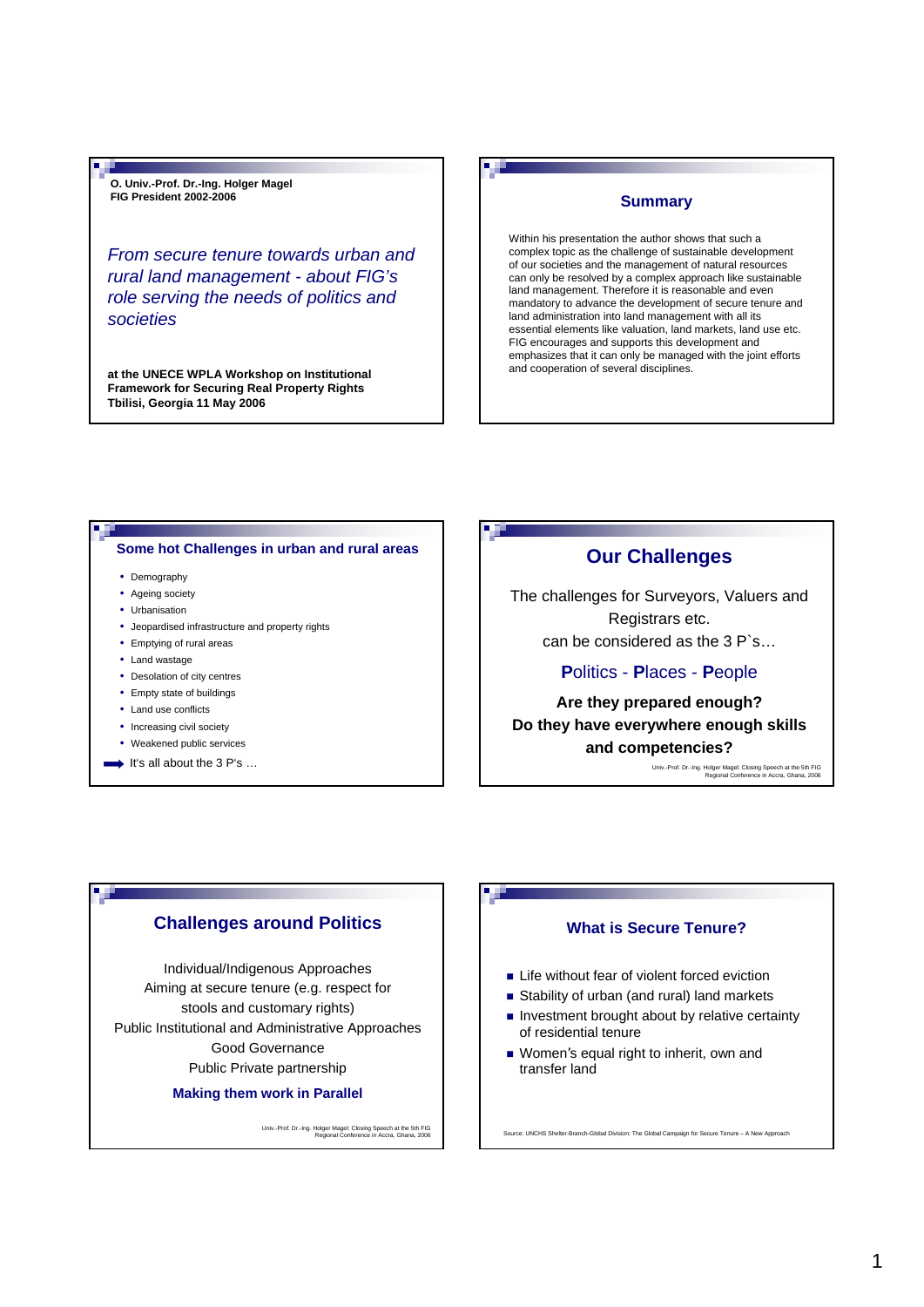# UN-HABITAT

#### The Global Campaign For Secure Tenure **"We have considered, with a sense of urgency, the continuing deterioration of conditions of shelter and human settlements"**

**(The Istanbul Declaration on Human Settlements, 1996)** 

The Global Campaign for Secure Tenure is designed to take forward the commitment of Governments<br>to providing **Adequate Shelter for All**, one of the two main themes of the Habitat Agenda. The<br>Campaign identifies the provisi as a vital element in the promotion of Housing Rights.

The Global Campaign for Secure Tenure has been designed to spearhead a shelter strategy that<br>promotes the rights and interests of the poor, and which recognises that the vast majority of their<br>shelter is provided by the ur

The Campaign will succeed to the extent that it is taken up by our partners, and by public and private<br>organisations committed to ridding our planet of poverty and inhumane living conditions. We call for<br>your active suppor

Source: http://www.unhabitat.org/campaigns/tenure/introduction.asp

۳.

# **Governance**

"The exercise of economic, political, and administrative authority to manage a country's affairs at all levels in the interest of its citizens. It is the complex of mechanisms, relationships, and institutions through which citizens and groups articulate their interests, exercise their rights and obligations and mediate their differences. In this respect, it includes, and transcends, the state."…

Source: United Nations Development Programme – NHDR Unit (2001)

"Of all the ills that kill the poor, none is as lethal as bad governance."

*The Economist*

Good Governance is mainly based on good land administration and land management and needs both civil society and committed professionals

Univ.-Prof. Dr.-Ing. Holger Magel: Closing Speech at the 5th FIG Regional Conference in Accra, Ghana, 2006



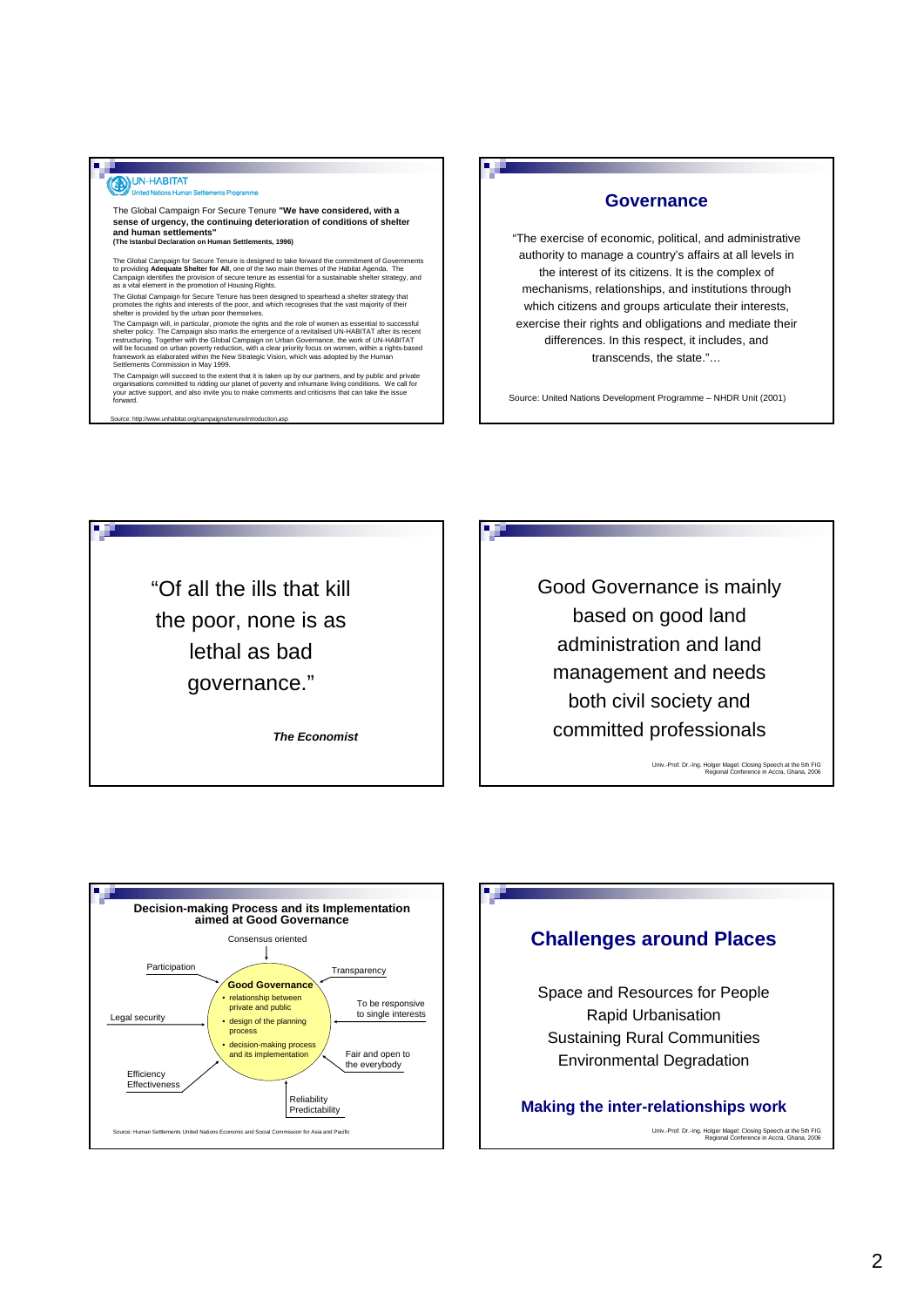



Univ.-Prof. Dr.-Ing. Holger Magel: Closing Speech at the 5th FIG Regional Conference in Accra, Ghana, 2006

**In the past surveyors were only regarded as technical people who were not involved in the solution of social and political issues**

a d

"Those of you who are responsible for managing our physical environment are also involved in resolving the most profound moral problems of contemporary human existence"

**J.A. Kufour, President of Ghana**

"The dignity of the individual, which comes from God, and the call to freedom, that is the original basis for all human rights, for the rule of law, for justice, for solidarity, which also finds its expression in the modern social state, for subsidiarity. In other words for the virtue of self-determination, instead of the delegation of personal freedom to institutions."…

(Source: Chancellor Dr. Angela Merkel on *European Values in a Global World*)



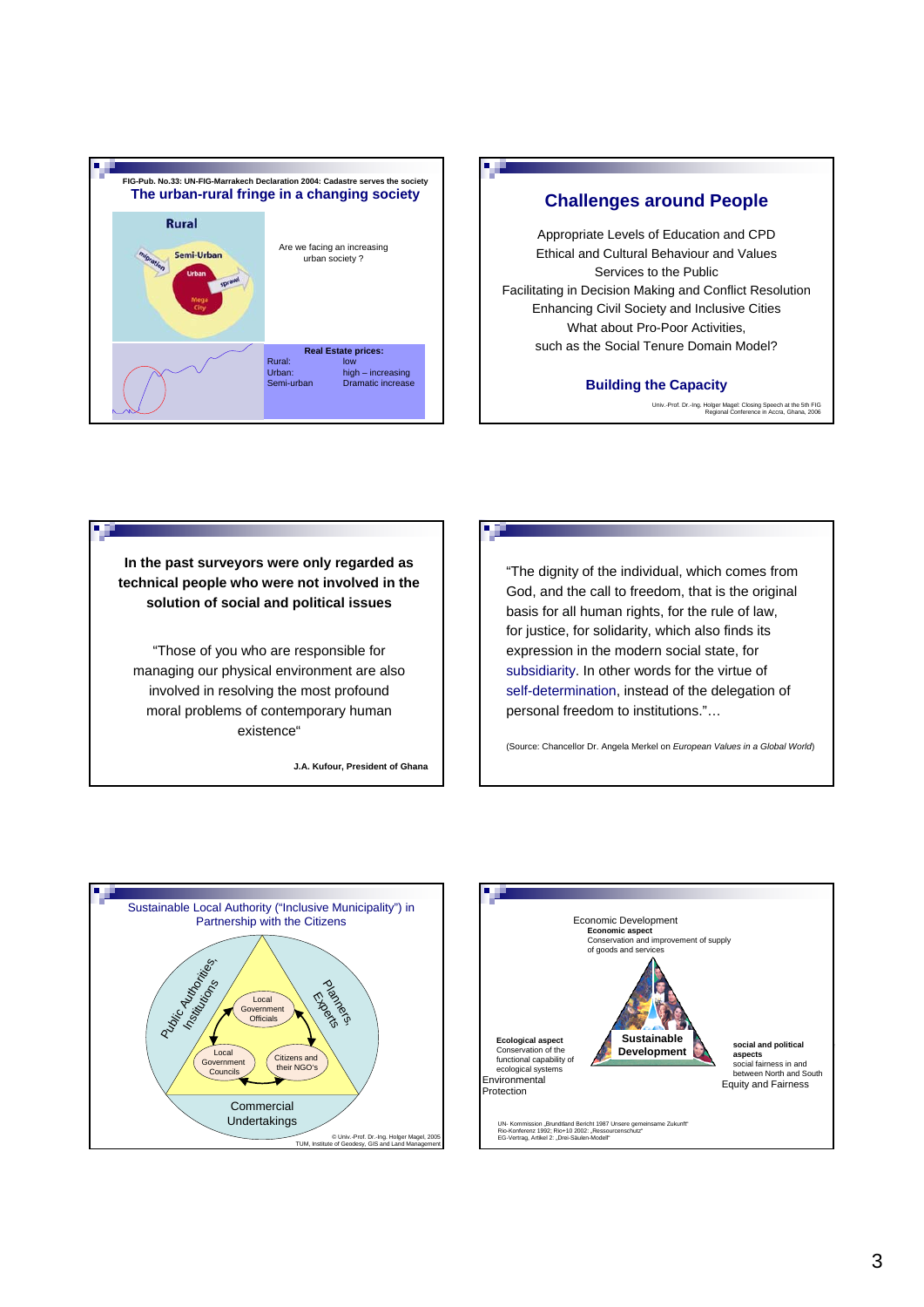









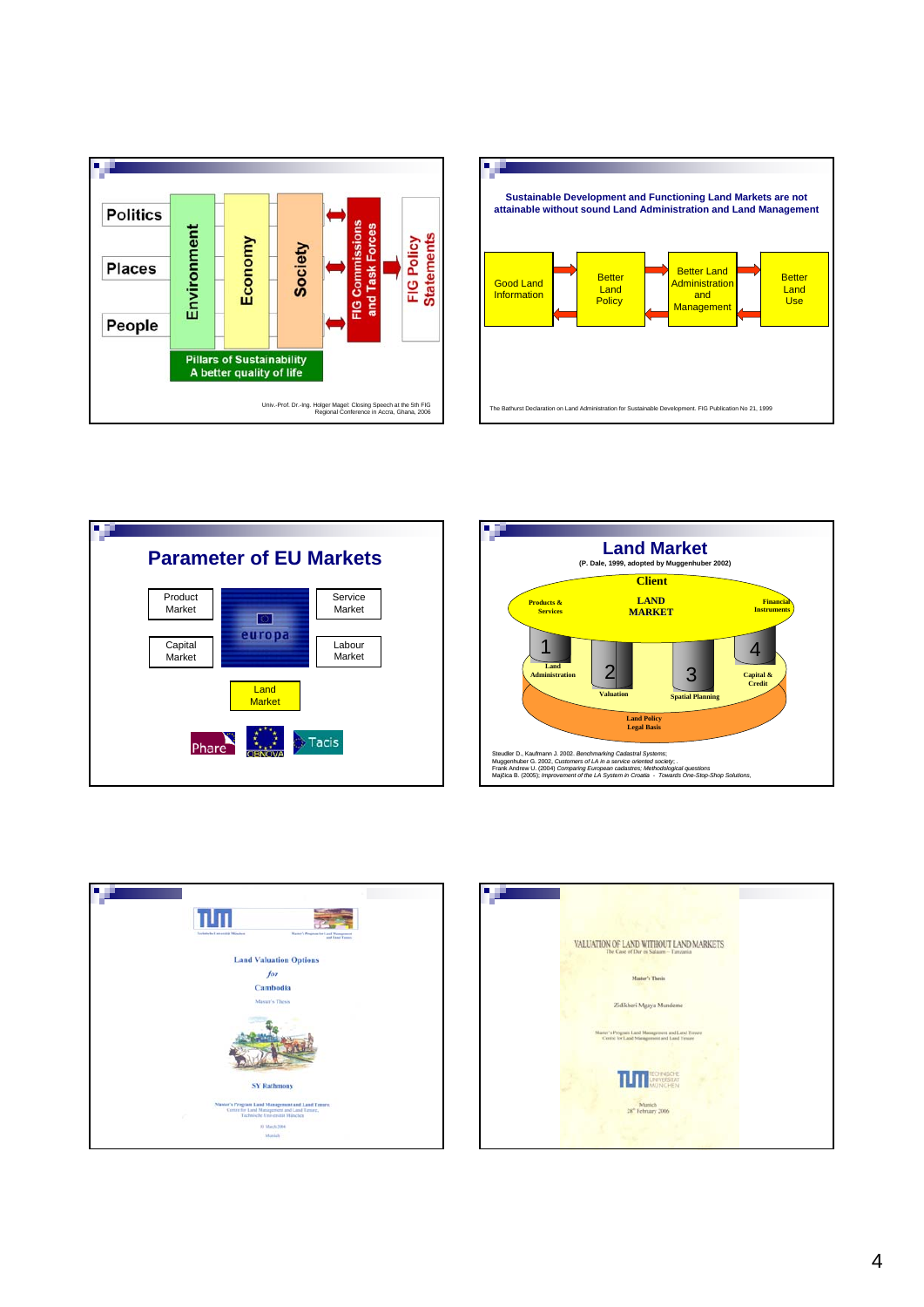### **Summary of 5th FIG Regional Conference in Accra, 2006:**

a di

<u>ال ال</u>

From cadastre, registry, land use planning, valuation etc. towards an integrated land management based on GDI/GIS and modern Geodetic reference framework



# **Landmanagement**

Professor Gerhard Larsson, Department of Real Estate Science in Royal Institute of Technology Stockholm has made a definition of Land Management as follows:

"The concept '<u>land management'</u> is a comprehensive expression for activities aiming to fulfil established<br>goals for the use of certain land resources. These activities may have either

1. the purpose of promoting efficient land use within an existing pattern, i. e. they may be mainly of a monitoring, administrative and controlling nature or 2. alternativly, they may have the main aim of developing the land, by matiga substantial linvestment<br>in the land or changing existing land usage. In both cases, the starting point is to choose the goals.<br>They will determ



Source: Magel, H.; Auweck, F.; Meindl R.: Zukunftsorientiertes Landmanagement für die Verwaltung für Ländliche Entwicklung in Bayern. Forschungsbericht. 2002.

unveröffentlicht.

# **Landmanagement**

"The goal of integrated *land management* is to optimize the combination of economic and environmental benefits to society that are provided by the land's soil, mineral, and water resources, while preserving or increasing the capability of the land to provide these and other benefits in the future. … The integrated approach to land management is not a fixed procedure, but rather a continuous, iterative *process of planning, implementation, monitoring, and evaluation that strives to meet as many of the multiple economic, social and environmental needs of society as possible.*"

sc/cn17/1995/bground/landmgt.txt



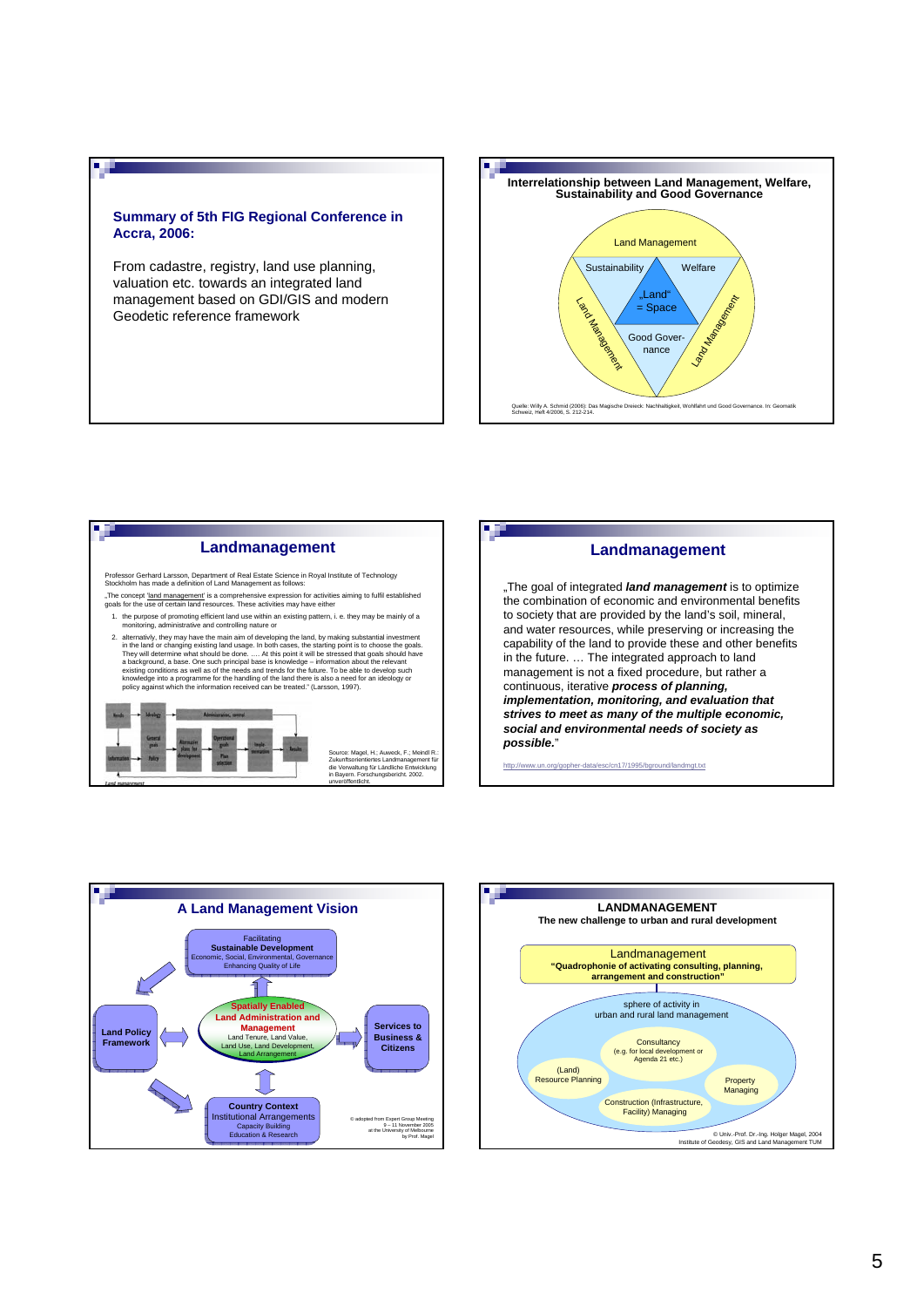#### **DE**

#### **Landmanagement**  $\stackrel{\frown}{=}$ **Quadrophonie of activating consulting, planning, arrangement, and construction**

#### **Fields of responsibility are for example**

- ¾ regional, urban, inter-communal and rural development, particularly renewal and "transformation" of cities, townships and villages ¾ urban and rural land use; enhancing urban-rural-interrelationship
	- sustainable landscape, resources and habitat management
- ¾ land policy, building land development, infrastructure development for building land and land pool management
- real estate management
- land market, valuation
- improvement of infrastructure and financing scheme
- ¾ land readjustment of built-up and non-built-up plots incl. activities of surveying, cadastre and registry ¾ planning process, conflict solution
- 
- project management

п.

¾ proof and security of ownership/rights

© Univ.-Prof. Dr.-Ing. Holger Magel, 2002 Institut für Geodäsie, GIS und Landmanagement, TUM

# COUNCIL REGULATION (EC) No 1698/2005

of 20 September 2005 on support for rural development by the European Agricultural Fund for Rural Development (EAFRD) TITLE IV

#### **RURAL DEVELOPMENT SUPPORT** CHAPTER I AXES

SECTION<sub>1</sub> Axis 1

Improving the competitiveness of the agricultural and forestry sector

#### **Article 30**

П

**Infrastructure related to the development and adaptation of agriculture and forestry**

Support provided for in Article 20(b)(v), may cover notably operations related to access to farm and forest land, **land consolidation** and improvement, energy supply and water management.

COUNCIL REGULATION (EC) No 1698/2005 of 20 September 2005 on support for rural development by the European Agricultural Fund for Rural Development (EAFRD)

SECTION 3

Axis 3

The quality of life in rural areas and diversification of the rural economy Article 52 Measures

Support under this section shall involve:

(a) measures to diversify the rural economy, comprising:

(i) diversification into non-agricultural activities, (ii) support for the creation and development of micro-enterprises with a view to

- 
- 

promoting entrepreneurship and developing the economic fabric,<br>(iii) encouragement of tourism activities;<br>(b) measures to improve the quality of life in the rural areas, comprising:

(i) basic services for the economy and rural population,

(ii) village renewal and development,<br>(iii) conservation and upgrading of the rural heritage;<br>(c) a training and information measure for economic actors operating in the fields

covered by axis 3;

(d) a skills-acquisition and animation measure with a view to preparing and implementing a local development strategy.

#### COUNCIL REGULATION (EC) No 1698/2005 of 20 September 2005 on support for rural development by the European Agricultural Fund for Rural Development (EAFRD)

SECTION 4 Axis 4 Leade Article 61

Definition of the Leader approach The Leader approach shall comprise at least the following

- elements: (a) area-based local development strategies intended for well-identified subregional rural territories;
- 
- (b) local public-private partnerships (hereinafter local action groups);<br>(c) bottom-up approach with a decision-making power for local action groups concerning<br>the elaboration and implementation of local development strate
- 
- 
- between actors and projects of different sectors of the local economy; (e) implementation of innovative approaches; (f) implementation of cooperation projects; (g) networking of local partnerships.

#### COMMISSION OF THE EUROPEAN COMMUNITIES Brussels, 14.7.2004 Proposal for a

**REGULATION OF THE EUROPEAN PARLIAMENT AND OF THE COUNCIL on the European Regional Development Fund**

#### *Article 8*

۳.

**Urban dimension**<br>1. In the case of action involving urban regeneration as referred to in Article 25(4) a)<br>and 36(4) b) of Regulation (EC) No (…), the ERDF shall support the development of participative, integrated strategies to tackle the high concentration of economic,<br>environmental and social problems affecting urban agglomerations.<br>This may combine the rehabilitation of the physical environment, brownfie community development, as well as the provision of services to the population taking

account of changing demographic structures.<br>2. By way of derogation from Article 33(2) of Regulation (EC) No (…), the ERDF<br>funding of measures under the "Regional competitiveness and employment"<br>objective falling within th

Source: http://europa.eu.int/comm/regional\_policy/sources/docoffic/official/regulation/pdf/2007/feder/com(2004)495\_en.pdf

COMMISSION OF THE EUROPEAN COMMUNITIES

#### Brussels, 14.7.2004

Proposal for a<br>REGULATION OF THE EUROPEAN PARLIAMENT AND OF THE COUNCIL **on the European Regional Development Fund**

*Article 9*

**Rural areas and areas dependent on fisheries**

… The ERDF intervention in rural areas and areas dependent on fisheries shall concentrate on the economic diversification of such areas, including:

1) infrastructure to improve accessibility;

2) acceleration of the rolling-out of telecommunication networks and services in rural areas;

urce: http://europa.eu.int/comm/regional\_policy/sources/docoffic/official/regulation/pdf/2007/feder/com(2004)495\_en.pdf

3) development of new economic activities outside the agricultural and fishery sectors; 4) reinforcement of links between urban and rural areas;

5) development of tourism and rural amenities.

…